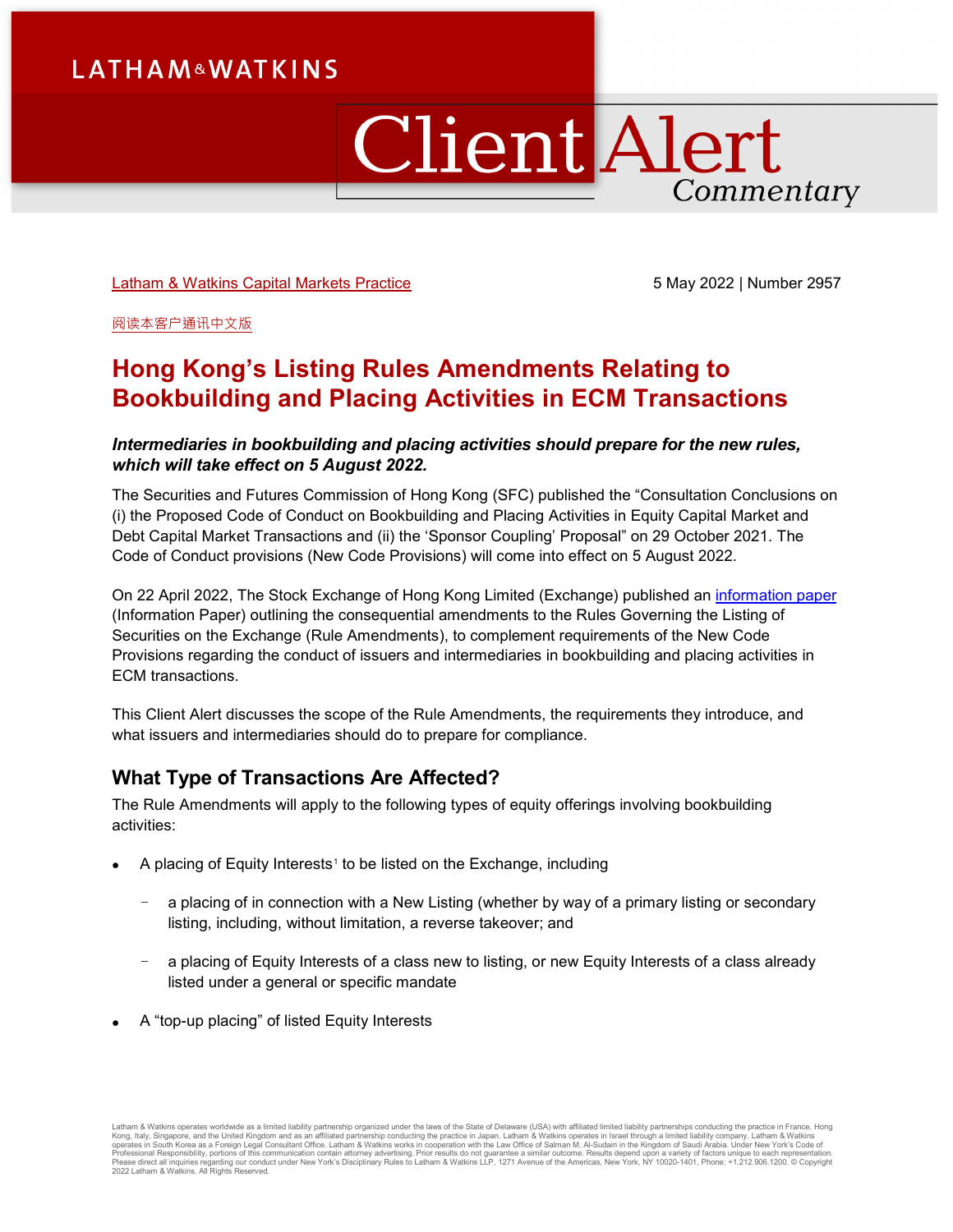## **New Roles — Capital Market Intermediary and Overall Coordinator**

One of the key features of the New Code Provisions is the introduction of the roles of capital market intermediary (CMI) for the intermediaries involved in in-scope capital market activities and overall coordinator (OC) as the head of syndicate.

Syndicate members may continue to be awarded titles such as "global coordinator", "book runner", "lead manager", etc. The definitions of "capital market intermediary", "overall coordinator", and "sponsor-overall coordinator" are provided for the purpose of identifying them based on the specified activities they engage in as stipulated in the New Code Provisions. However, as these roles relate directly to the specified activities performed, intermediaries should approach with caution being awarded titles that appear to be inconsistent with how their roles are defined under the New Code Provisions.<sup>[2](#page-8-1)</sup>

#### **Appointment of a CMI**

Key points related to the appointment of a CMI include:

| <b>Timing</b>                   | The appointment must be made before the CMI conducts any specified activities. <sup>3</sup>                                                                                                                                                                                                                                                                                                                                                                                                     |
|---------------------------------|-------------------------------------------------------------------------------------------------------------------------------------------------------------------------------------------------------------------------------------------------------------------------------------------------------------------------------------------------------------------------------------------------------------------------------------------------------------------------------------------------|
| <b>Requisite</b><br>contents of | The written engagement letter must specify:                                                                                                                                                                                                                                                                                                                                                                                                                                                     |
| engagement<br>letter            | the roles and responsibilities of the CMI;<br>the fee arrangement (including the fixed fees to be paid to the CMI as a percentage of<br>the total fees to be paid to all syndicate CMIs);<br>the payment schedule; and<br>(for placing in connection with a New Listing) the obligations of the new applicant and its<br>directors to provide the assistance specified in Rule 3A.46 (the obligations of the<br>applicant and its directors under the Rule Amendments will be discussed below). |

#### **Sponsor-coupling — Appointment of an OC**

For Main Board IPOs, the New Code Provisions require sponsor coupling, i.e., at least one OC must should be an independent sponsor or affiliated with an independent sponsor. To facilitate this requirement, the Rule Amendments require a Main Board new applicant to ensure that at least one OC engaged fulfils the above sponsor coupling requirement, with the appointment as an OC and a sponsor being made at the same time and at least two months before the submission (or re-filing, as the case may be) of the listing application and remaining appointed throughout the listing process.

Key points related to the appointment of an OC (including a sponsor-OC) include:

| <b>Timing</b>        | In addition to the general requirement that the appointment of an OC must be made before the<br>OC conducts any specified activities as mentioned above:                                                                                                                     |
|----------------------|------------------------------------------------------------------------------------------------------------------------------------------------------------------------------------------------------------------------------------------------------------------------------|
|                      | For a sponsor-OC, the appointment must be made at least two months before the<br>submission of the listing application.<br>For a non-sponsor OC, the appointment must be made no later than two weeks following<br>the submission (or re-filing) of the listing application. |
| <b>Number of OCs</b> | At least one sponsor-OC must be appointed.                                                                                                                                                                                                                                   |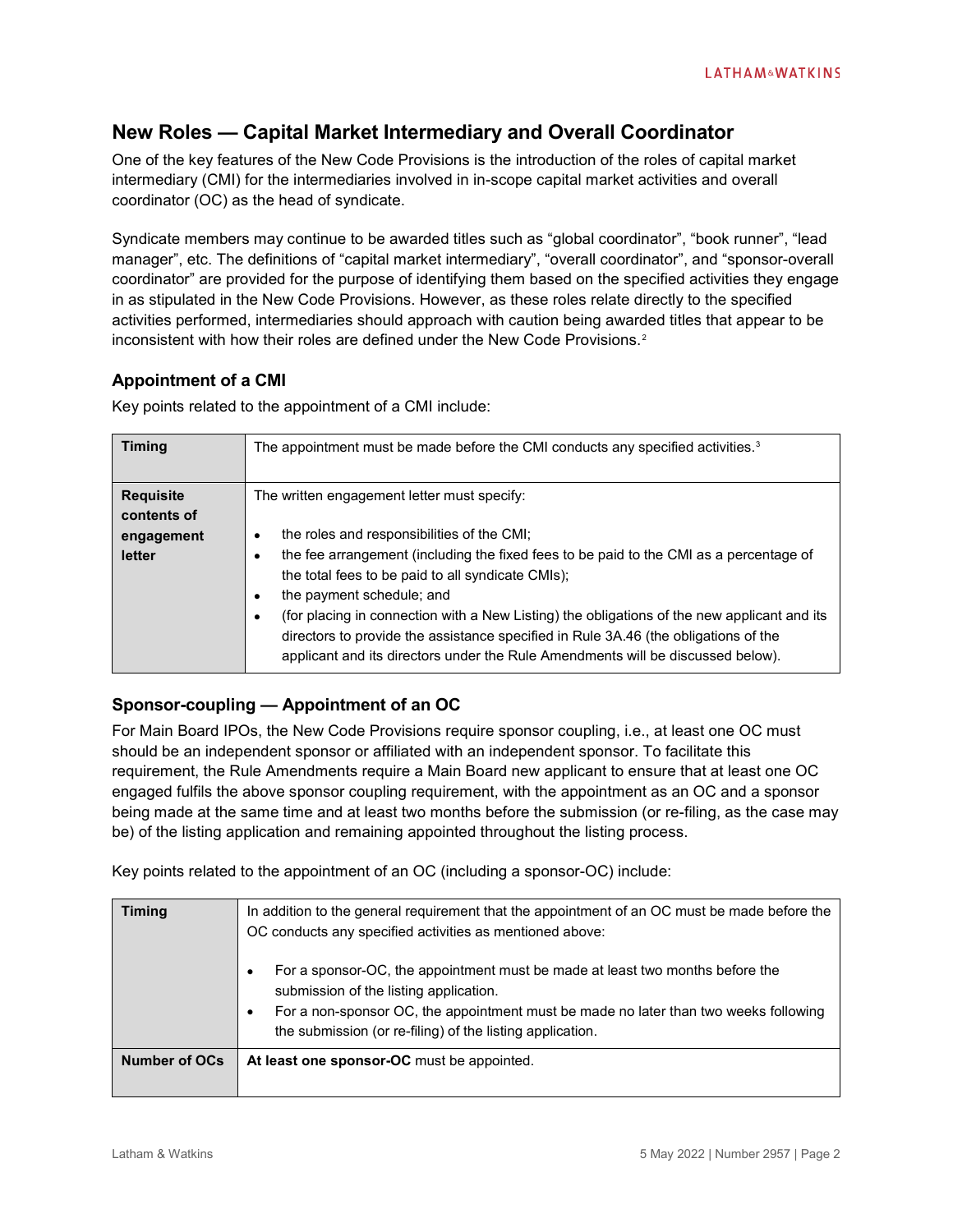|                  | If a new applicant has appointed more than one OC or sponsor-OC, a designated OC or<br>sponsor-OC will provide the required information to the Exchange. <sup>4</sup> |
|------------------|-----------------------------------------------------------------------------------------------------------------------------------------------------------------------|
| <b>Requisite</b> | The written engagement letter must specify:                                                                                                                           |
| contents of      |                                                                                                                                                                       |
| engagement       | the roles and responsibilities of the OC;<br>$\bullet$                                                                                                                |
| letter           | the fee arrangement (including the fixed fees to be paid to the OC as a percentage of the<br>$\bullet$                                                                |
|                  | total fees to be paid to all syndicate CMIs);                                                                                                                         |
|                  | the payment schedule;<br>$\bullet$                                                                                                                                    |
|                  | (for a sponsor-OC only) the obligation of the new applicant and its directors to provide the<br>٠                                                                     |
|                  | information in Rule 9.11(23a) to the sponsor-OC for its submission to the Exchange within                                                                             |
|                  | the required timeframe; and                                                                                                                                           |
|                  | (for placing in connection with a New Listing) the obligations of the new applicant and its<br>$\bullet$                                                              |
|                  | directors to provide the assistance specified in Rule 3A.46.                                                                                                          |
|                  |                                                                                                                                                                       |

#### **Is a Sponsor-OC Required to Complete the Independence Check Before Entering Into the Engagement Letter?**

Under the new Note to Rule 3A.02, a sponsor should, before accepting an appointment by a new applicant as sponsor, (a) be independent of the new applicant and fulfill all other criteria in Rule 3A.43, or (b) obtain a written confirmation from the new applicant that at least one sponsor-OC has been appointed in accordance with Rule 3A.43. Therefore, a question arises as to whether a sponsor and/or a sponsor-OC is required to complete the independence check before entering into the engagement letter.

In the answer to Question 9 of the [Frequently Asked Questions \(FAQ077-2022\),](https://en-rules.hkex.com.hk/sites/default/files/net_file_store/FAQ_077-2022.pdf) the Exchange clarified that it does not expect the current practice to change with regard to the independence confirmation of sponsors under Rule 3A.03 (i.e., a sponsor must provide an undertaking and statement of independence to the Exchange at the same time as a listing application) and confirmation of independence is done subject to the outcome of the due diligence exercise to be performed by the sponsor(s) in connection with the listing application. Therefore, if a sponsor accepts an appointment by a new applicant as a sponsor-OC on a preliminary basis subject to completion of the due diligence check, another sponsor (or an entity within its group of companies) who is independent will need to be appointed as a sponsor-OC in accordance with Rule 3A.43<sup>[5](#page-8-4)</sup> if the sponsor is found to be not independent of the new applicant.

Therefore, although the sponsor-OC is not required to provide the independence confirmation of sponsors under Rule 3A.03 before its appointment under current practice, the sponsor-OC would be well-advised to conduct due diligence on its independence to the extent it is comfortable that at least one sponsor-OC will be independent at the time of listing application.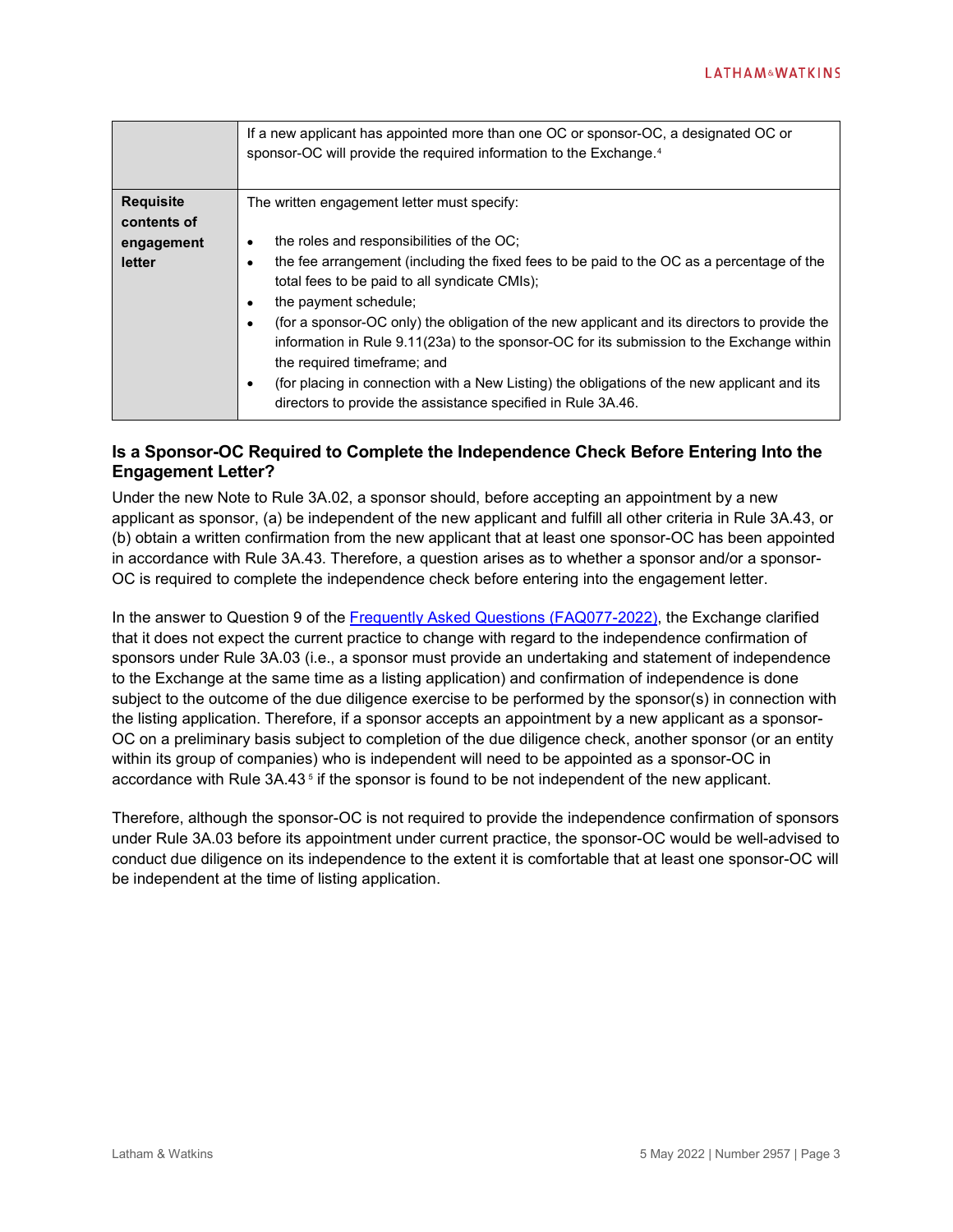## **Reporting, Publication, and Disclosure Requirements**

#### **OC Announcements**

Under the Rule Amendments, the applicant is required to make the following OC announcements:

| <b>OC Announcements</b>                                          | <b>Contents</b>                                                                                                        | <b>Timing</b>                                                                                                                                                                                                                                                                                                                                                                                 |
|------------------------------------------------------------------|------------------------------------------------------------------------------------------------------------------------|-----------------------------------------------------------------------------------------------------------------------------------------------------------------------------------------------------------------------------------------------------------------------------------------------------------------------------------------------------------------------------------------------|
| First OC announcement                                            | Name(s) of all OC(s)<br>appointed by the new<br>applicant as of the date of<br>the announcement                        | Same date as the publication of the application proof<br>A new applicant that is allowed to make a confidential<br>filing is required to publish an OC announcement at the<br>time of publication of its PHIP instead.                                                                                                                                                                        |
| Further OC<br>announcement on<br>appointment of<br>additional OC | The appointment and<br>name(s) of all OC(s)<br>appointed by the new<br>applicant as of the date of<br>the announcement | Each time an additional OC is appointed after the A1, an<br>OC announcement should be published as soon as<br>practicable and in any event no later than the first<br>business day after the date of the appointment (which<br>shall be no later than the 14th day after the date of the<br>A1).                                                                                              |
| Further OC<br>announcement on<br>termination of OC               | The termination and the<br>name(s) of all remaining<br>$OC(s)$ as of the date of the<br>announcement                   | Each time the appointment of an OC is terminated after<br>the A1 (or after the publication of the first OC<br>announcement for applicants allowed to make a<br>confidential filing). The OC announcement shall be<br>published as soon as practicable after the termination<br>takes place, and no later than the first business day after<br>the date of the termination of the appointment. |

#### **Submission of Four-Day Documents**

A sponsor-OC (in the case of a Main Board IPO) is required to submit the following information to the SFC and the Exchange no less than four clear business days prior to the Listing Committee Hearing:

- the name of each OC;
- the fixed fees to be paid by the issuer to each OC;
- the total fees<sup>[6](#page-8-5)</sup> (including both fixed and discretionary fees) (as a percentage of the gross proceeds to be raised from the IPO) in respect of both the public subscription and the placing tranches to be paid to all syndicate CMIs; and
- the ratio of fixed and discretionary fees to be paid to the syndicate CMIs (in percentage terms).

#### **Disclosure in the Listing Document**

A new applicant is required to disclose the total fees (as a percentage of the gross amount of funds proposed to be raised in the subscription tranche and/or the placing tranche) and the ratio of fixed and discretionary fees paid or payable to all syndicate members in the listing document.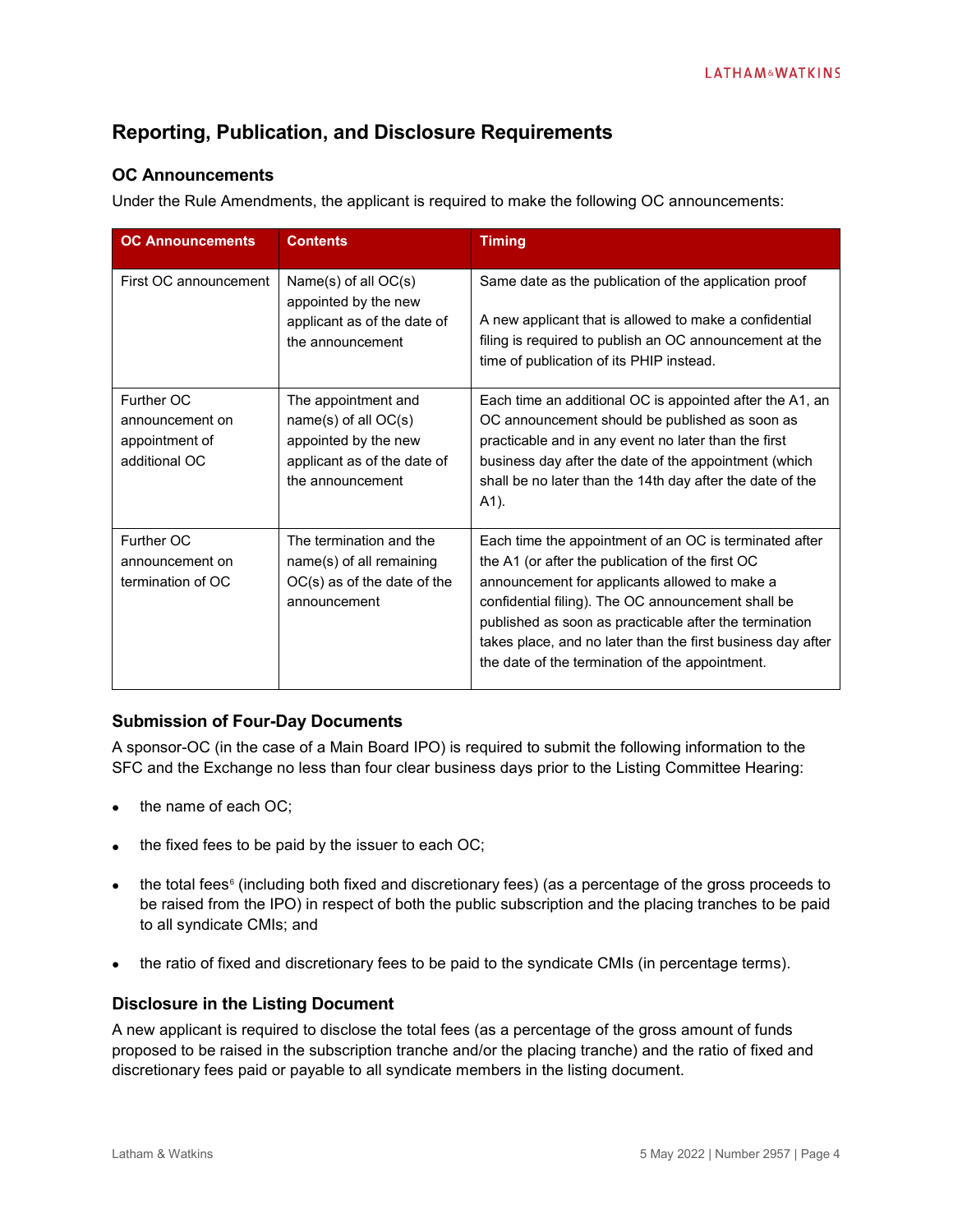#### **Before Dealings Commence**

The Rule Amendments require additional reporting to be carried out as soon as practicable after the issue of the listing document but before dealings commence:

- **Submission of Form F by applicant:** The new applicant is required to submit the Form F to the Exchange to confirm the determination of the allocation of discretionary fees (in absolute amount) and the payment schedule for the total fees payable to syndicate CMIs.
- **Submission of Form E by OC:** Under the New Code Provisions, an OC should advise and guide the issuer and its directors as to their responsibilities under the Listing Rules and other regulatory requirements or guidance issued by the Exchange relating to placing activities, and take reasonable steps to ensure that they understand and meet these responsibilities. In that connection, the Rule Amendments require that each OC submit to the Exchange the declaration substantially as in Form E in Appendix 5, in respect of the issuer's compliance with Listing Rules 8.08, 10.03, and 10.04 relating to the placing and allocations, which is currently only provided by the sponsor.

### **Associated Obligations of Issuers and Their Directors**

Under the New Code Provisions and the Rule Amendments, issuers and their directors are required to:

- enter into an engagement letter with each CMI;
- publish an OC announcement;
- provide all syndicate CMIs with a list of the directors and existing shareholders of the new applicant, their respective close associates, and any nominees engaged by any of the foregoing persons (Restricted Investors) for the subscription or purchase shares in connection with a new listing at least four clear business days before the hearing. This obligation also applies to an applicant seeking a secondary listing or dual primary listing. However, given there may be material changes in the Restricted Investors during the listing process of an applicant seeking a secondary listing or dual primary listing on the Exchange, it may apply for the Exchange's consent to allow certain existing shareholders of the new applicant to subscribe for equity securities or interests in its IPO; and
- submit Form F.

## **Transitional Arrangements**

The New Code Provisions and the Rule Amendments will come into effect on 5 August 2022 (Effective Date). Generally, they will apply to listing applications submitted on or after that date and will not apply to listing applications submitted before the Effective Date (the Pre-existing Listing Applications), subject to the following:

**A. Re-filing of Pre-existing Listing Applications on or after the Effective Date:** If a Pre-existing Listing Application lapses and is re-filed on or after the Effective Date, the Exchange would accept the OC referred to in condition 2 below as being duly appointed as a sponsor-OC even though its appointment as an OC was not made at the same time as it or its group company was appointed as a sponsor provided that the following conditions are satisfied: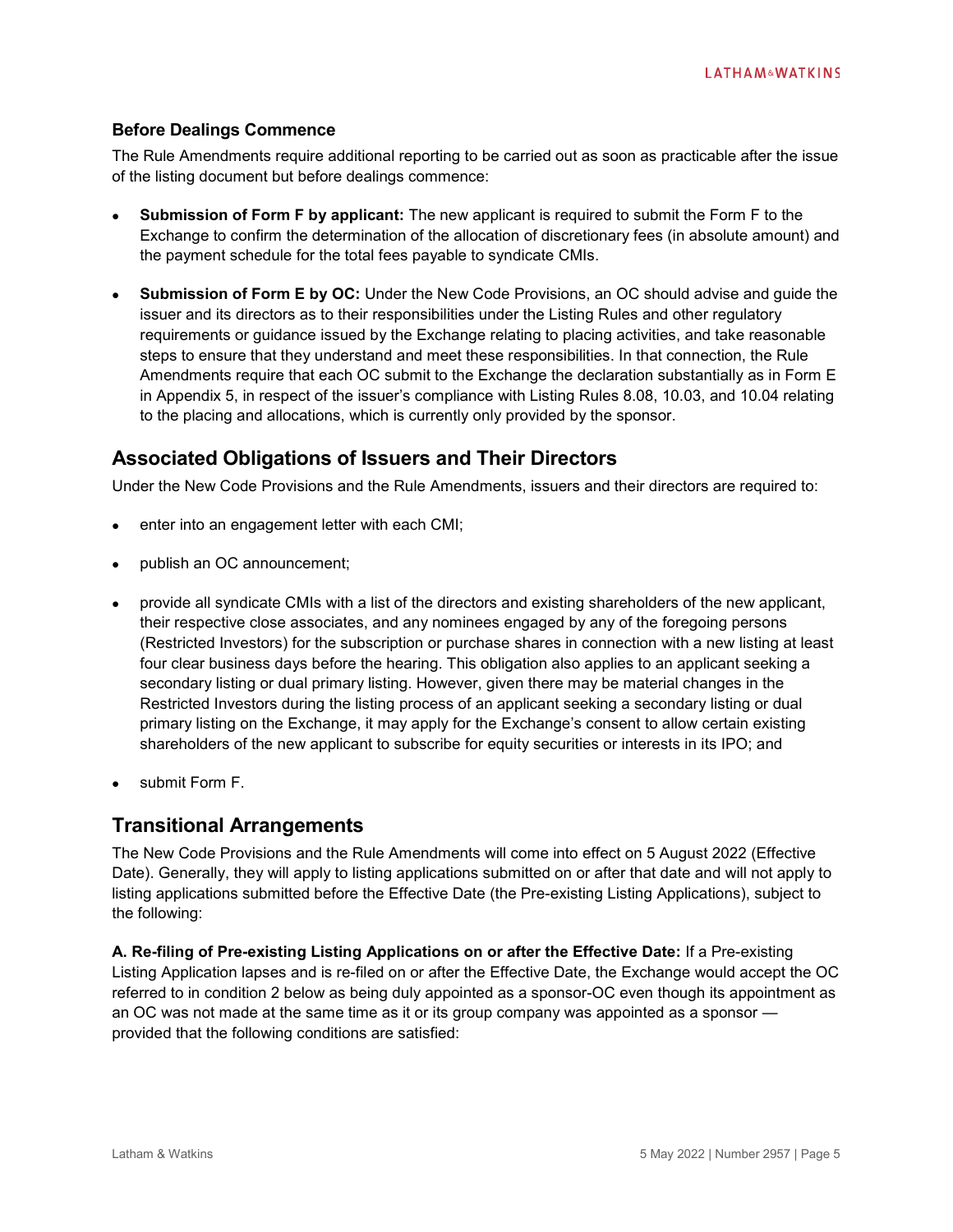- 1. the existing independent sponsor has been appointed as such before the Effective Date and at least two months before the submission of the re-filing, and the notification of the sponsor engagement has been submitted to the Exchange before the Effective Date;
- 2. the independent sponsor referred to in condition 1 or its group company has also been appointed as an OC **before the Effective Date** and at least two months before the submission of the re-filing;
- 3. the engagements of such sponsor and OC remain valid and effective as of the time of the re-filing; and
- 4. the re-filing is submitted within three months from the lapse of the last listing application.

**B. Listing applications submitted on or after the Effective Date, with sponsors appointed before 22 April 2022:** If a sponsor mandate has been entered into before 22 April 2022, the publication of the Rule Amendments (Publication Date) but the listing application is only ready for submission on or after the Effective Date, the Exchange would accept the OC referred to in condition 2 below as being duly appointed as a sponsor-OC, even though its appointment as OC is after its appointment as sponsor provided that the following conditions are satisfied:

- 1. the new applicant has already appointed an independent sponsor before the Publication Date, and the notification of the sponsor engagement has been submitted to the Exchange before the Publication Date;
- 2. the independent sponsor referred to in condition 1 or its group company has also been appointed as an OC **before the Effective Date** and at least two months before the submission of the initial application or re-filing (when applicable);
- 3. the engagements of such sponsor and OC remain valid and effective as of the time of the submission of the initial application or re-filing (when applicable); and
- 4. when applicable, the re-filing is submitted within three months from the lapse of the last listing application.

If a new applicant intends to make use of the transitional arrangements in Part A or B above, the sponsor of the new applicant shall notify the Exchange in writing of the appointment of the OC as soon as practicable after such appointment is made.

## **Preparing for Compliance**

Issuers and sponsors should follow the guidance below with respect to existing IPO projects to ensure compliance with the New Code Provisions and the Rule Amendments:

|                                                       | <b>Status</b>                                          | <b>Application of New Code</b><br><b>Provisions and Rule Amendments</b> | <b>Appointment of Sponsor-OC</b> |
|-------------------------------------------------------|--------------------------------------------------------|-------------------------------------------------------------------------|----------------------------------|
| <b>Pre-existing</b><br>Listing<br><b>Applications</b> | With no re-filing on or<br>after the Effective<br>Date | The New Code Provisions and Rule<br>Amendments will not apply.          | N/A                              |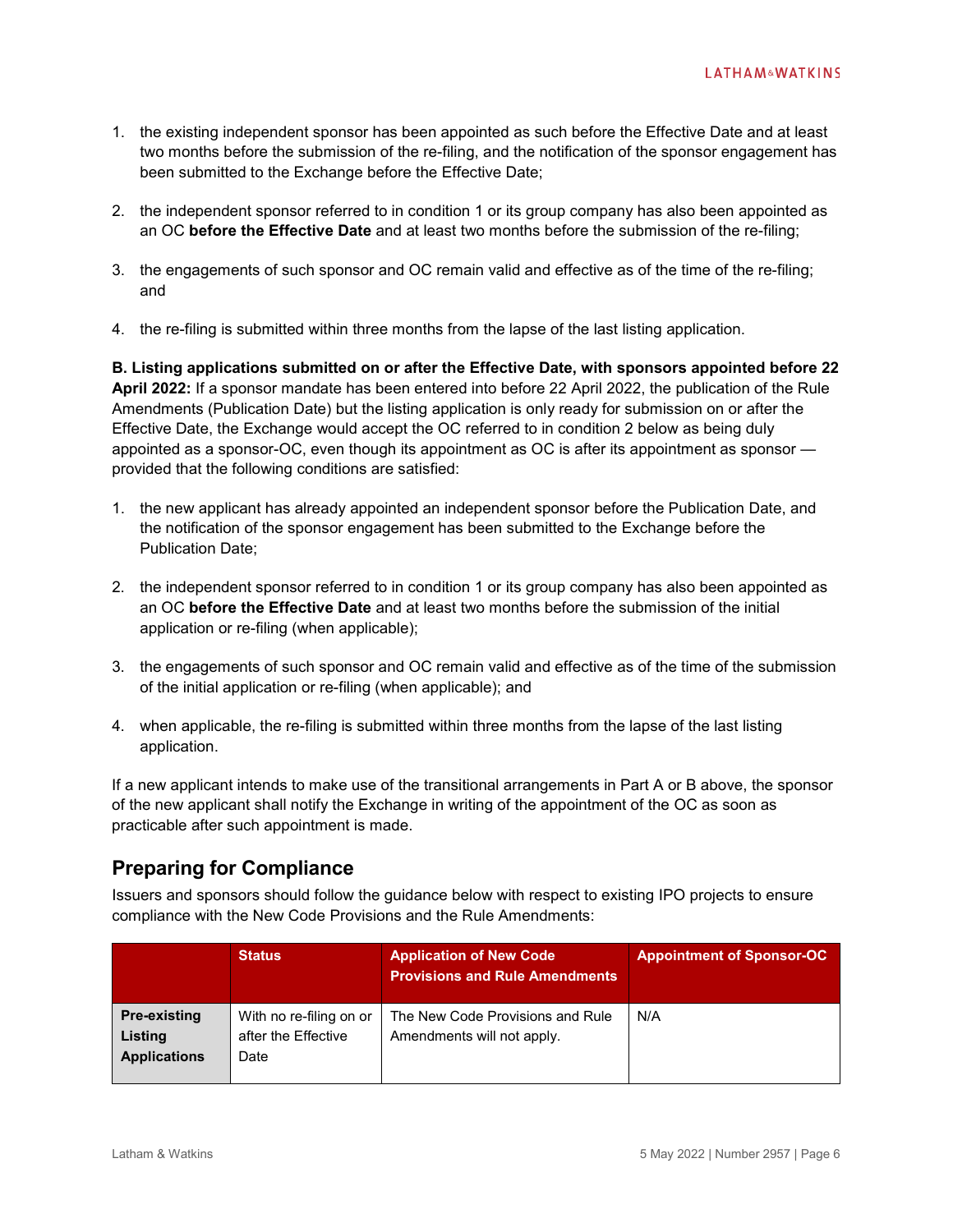|                                                                                          | <b>Status</b>                                                                                 | <b>Application of New Code</b><br><b>Provisions and Rule Amendments</b>                   | <b>Appointment of Sponsor-OC</b>                                                                                                                                                                                                                                                                                                                                                                                                                                                                                                                                                                                               |
|------------------------------------------------------------------------------------------|-----------------------------------------------------------------------------------------------|-------------------------------------------------------------------------------------------|--------------------------------------------------------------------------------------------------------------------------------------------------------------------------------------------------------------------------------------------------------------------------------------------------------------------------------------------------------------------------------------------------------------------------------------------------------------------------------------------------------------------------------------------------------------------------------------------------------------------------------|
|                                                                                          | With re-filing on or<br>after the Effective<br>Date                                           | The New Code Provisions and Rule<br>Amendments will apply to the re-filed<br>application. | Follow guidance in Part A of<br>the Transitional Arrangements,<br>i.e., the Exchange would<br>accept a sponsor-OC being<br>duly appointed even though<br>the OC's appointment was not<br>made at the same time as it or<br>its group company was<br>appointed as a sponsor,<br>provided that (i) the<br>independent sponsor duly<br>appointed or its group<br>company has also been<br>appointed as an OC before the<br>Effective Date and at least two<br>months before the submission<br>of the re-filing; and (ii) the re-<br>filing is submitted within three<br>months from the lapse of the<br>last listing application. |
|                                                                                          |                                                                                               |                                                                                           | If unable to make use of Part A<br>of the Transitional<br>Arrangements as set forth<br>above (for example, the re-<br>filing will not be submitted<br>within three months from the<br>lapse of the Pre-existing<br>Listing Application), then an<br>independent sponsor must be<br>appointed as the sponsor-OC<br>under Rule 3A.43 at least two<br>months before the re-filing.                                                                                                                                                                                                                                                |
| Listing<br><b>Applications</b><br>to Be Made on<br>or After the<br><b>Effective Date</b> | With an independent<br>sponsor appointed<br>before the<br>Publication Date (22<br>April 2022) | The New Code Provisions and Rule<br>Amendments will apply.                                | Follow guidance in Part B of<br>the Transitional Arrangements,<br>i.e., the Exchange would<br>accept a sponsor-OC being<br>duly appointed even though<br>the OC's appointment was not<br>made at the same time as it or<br>its group company was<br>appointed as a sponsor,<br>provided that (i) the<br>independent sponsor<br>appointed or its group                                                                                                                                                                                                                                                                          |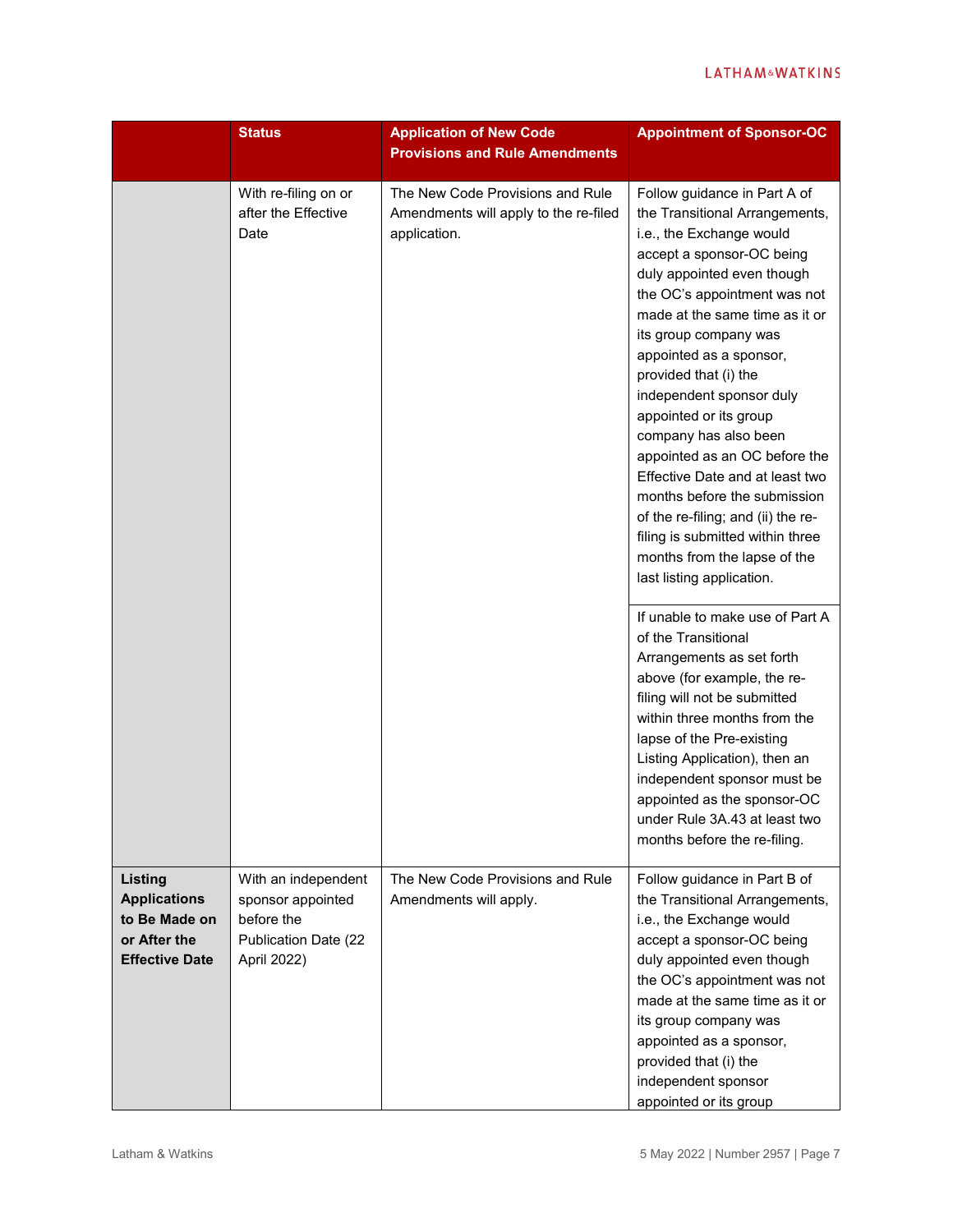|  | <b>Status</b>                                                                                                   | <b>Application of New Code</b><br><b>Provisions and Rule Amendments</b> | <b>Appointment of Sponsor-OC</b>                                                                                                                                                                                                                                                              |
|--|-----------------------------------------------------------------------------------------------------------------|-------------------------------------------------------------------------|-----------------------------------------------------------------------------------------------------------------------------------------------------------------------------------------------------------------------------------------------------------------------------------------------|
|  |                                                                                                                 |                                                                         | company has also been<br>appointed as an OC before the<br>Effective Date and at least two<br>months before the A1 or re-<br>filing (as the case maybe); and<br>(ii) when applicable, the re-<br>filing is submitted within three<br>months from the lapse of the<br>last listing application. |
|  | With an independent<br>sponsor appointed or<br>to be appointed after<br>the Publication Date<br>(22 April 2022) | The New Code Provisions and Rule<br>Amendments will apply.              | Arrange re-appointment or<br>appointment of the<br>independent sponsor as<br>sponsor-OC (as the case may<br>be)                                                                                                                                                                               |

Issuers and sponsors should also take note of the followings:

**Negotiate and decide fee arrangements early in the process:** The Rule Amendments require that the engagement letter of a CMI specifies the fixed fees payable to the relevant CMI as a percentage of the total fees to be paid to all syndicate CMIs. Therefore, the fee arrangements will need to be determined early in the process. This differs from the current market practice that the allocation of total fees among syndicate members will only be determined around the listing.

**Consider the timing and requisite contents of engagement letters with all CMIs:** Under the current regulatory regime, the issuer is only required to enter into an engagement letter with the sponsor. Under the New Code Provisions and Rule Amendments, however, all CMIs should be appointed by the issuer by way of written engagement letters. The issuer and the sponsor(s) should take into consideration the timing for negotiating and executing engagement letters with various CMIs when designing the project timetable. They should also ensure that the engagement letters of CMIs and OCs contain the requisite information as discussed above, especially the issuer's obligations under Rule 3A.46.

If you have questions about this Client Alert, please contact one of the authors listed below or the Latham lawyer with whom you normally consult:

#### **[Cathy Yeung](https://www.lw.com/people/cathy-yeung)**

cathy.yeung@lw.com +852.2912.2622 Hong Kong

#### **[Simon Hawkins](https://www.lw.com/people/simon-hawkins)**

simon.hawkins@lw.com +852.2912.2733 Hong Kong

#### **[Terris Tang](https://www.lw.com/people/terris-tang)**

terris.tang@lw.com +852.2912.2719 Hong Kong

#### **[Mandy Wong](https://www.lw.com/people/mandy-wong)**

mandy.wong@lw.com +852.2912.2682 Hong Kong